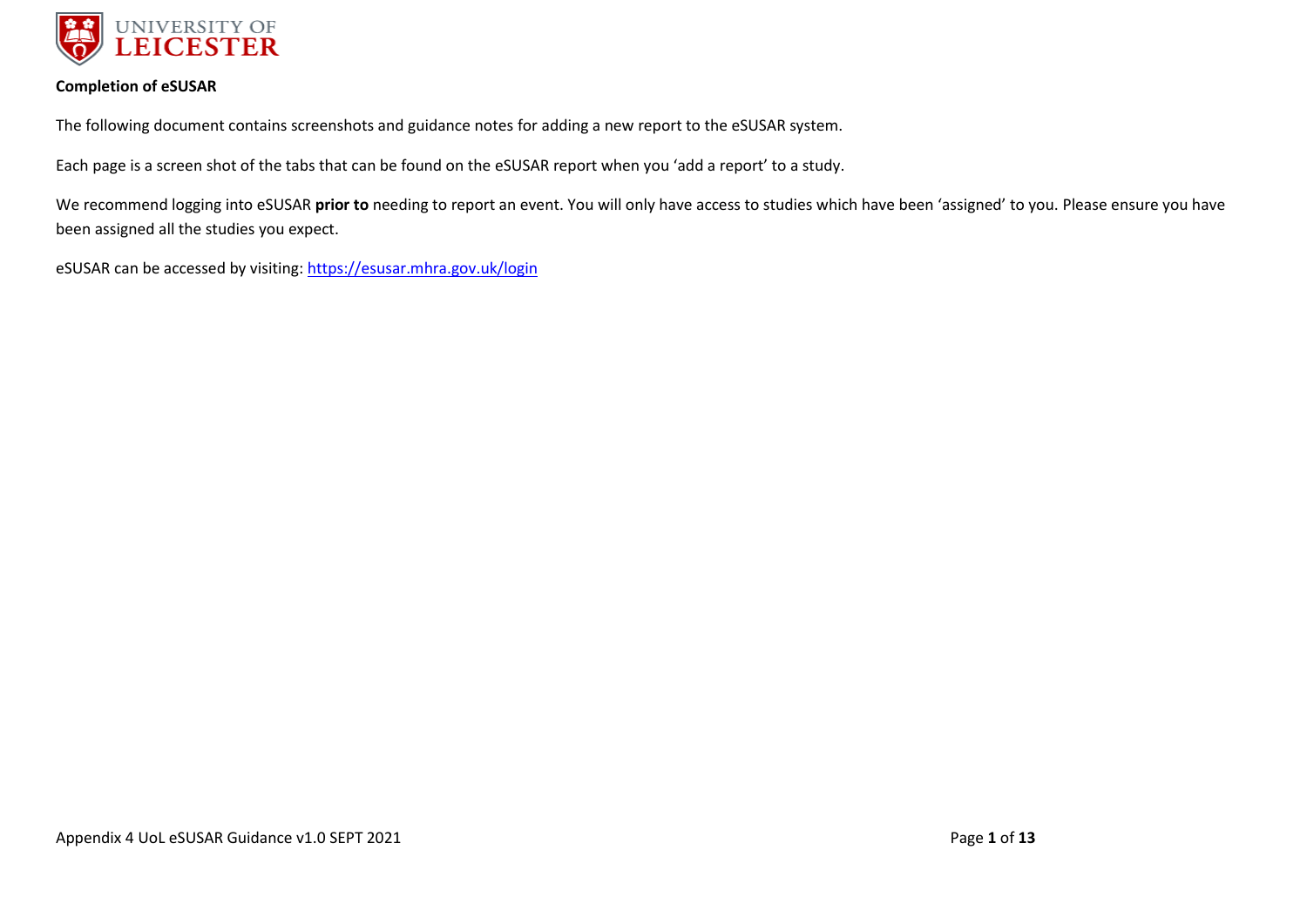

# 1. Select Trial

| Select the trial for which the new report is to be created. Users can only create reports for active trials with<br>which they have been associated.                                                                                                                                            |  |
|-------------------------------------------------------------------------------------------------------------------------------------------------------------------------------------------------------------------------------------------------------------------------------------------------|--|
| By selecting the appropriate trial, the trial details are automatically populated into the report. You will then<br>be guided through a series of pages collecting information on the trial subject, the reaction and the<br>medication, before being invited to submit the report to the MHRA. |  |
| Fields that you must complete are marked with this symbol: (required)                                                                                                                                                                                                                           |  |
| <b>Reference</b>                                                                                                                                                                                                                                                                                |  |
|                                                                                                                                                                                                                                                                                                 |  |
| Your available trials (request)                                                                                                                                                                                                                                                                 |  |
| 2017-000149-30 A Randomized, Double-Blind, Placebo-Controlled, Phase 2 Study of Safety, Tolerability and<br>Efficacy of Pirfenidone in Patients with Rheumatoid Arthritis Interstitial Lung Disease                                                                                             |  |
| <b>Continue</b><br>Step 1. Select Trial<br>Save<br>Cancel                                                                                                                                                                                                                                       |  |
|                                                                                                                                                                                                                                                                                                 |  |

ĸ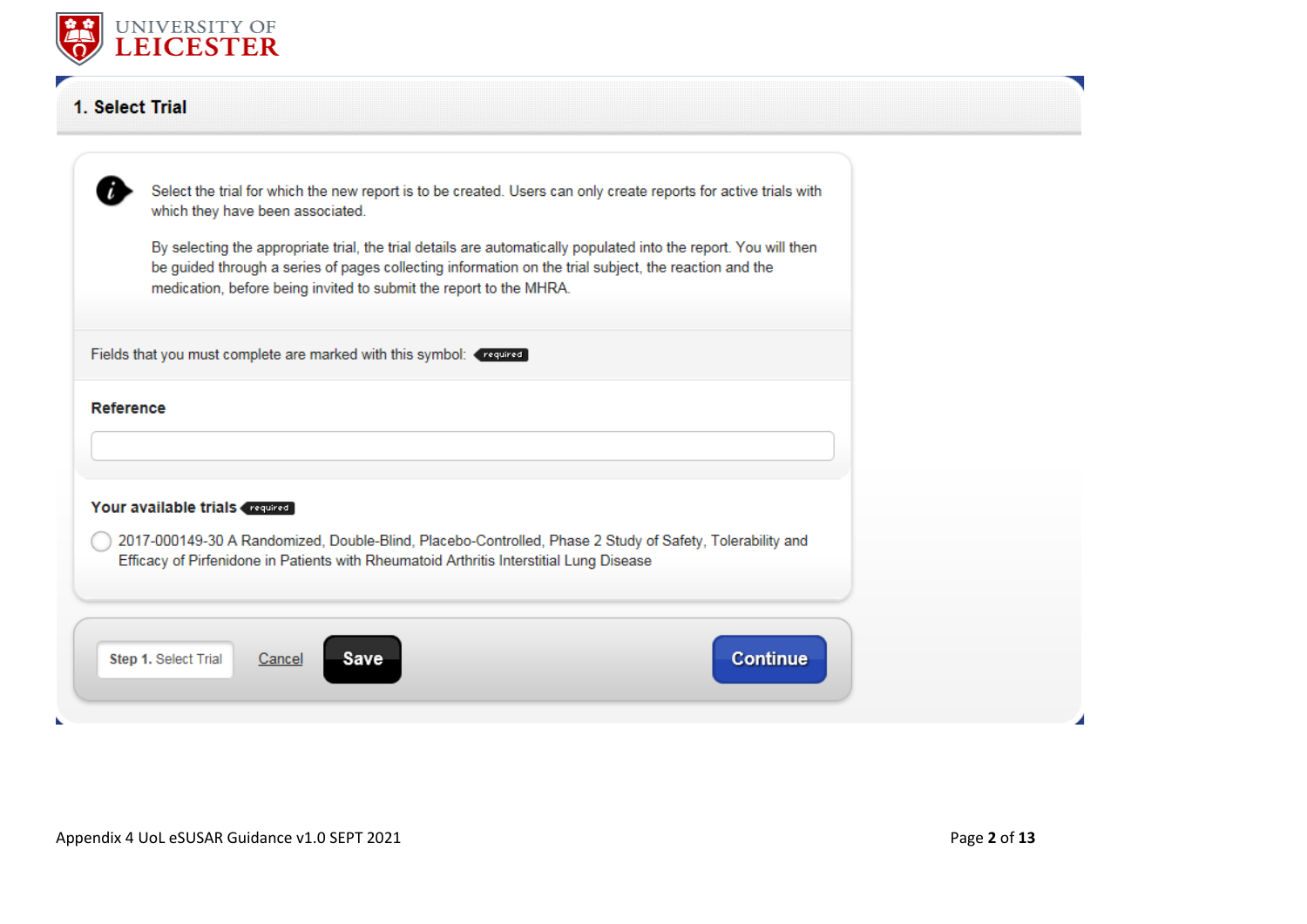

| 2. Subject Information                                                                                                                            |                                                                                                                         |
|---------------------------------------------------------------------------------------------------------------------------------------------------|-------------------------------------------------------------------------------------------------------------------------|
| i<br>One patient identifier field (Initials, Sex, Age at time of adverse reaction or Subject ID Number) must be<br>completed in order to proceed. |                                                                                                                         |
| Fields that you must complete are marked with this symbol: <<<<served                                                                             |                                                                                                                         |
| $\bigcirc$ Help<br><b>Initials</b>                                                                                                                | Please enter the initials of the patient that has suffered the<br>SUSAR.                                                |
| $\bigcirc$ Help<br>Sex<br>Female<br>◯ Male                                                                                                        | Please enter the gender of the patient that has suffered the<br>SUSAR.                                                  |
| Age at time of adverse reaction<br>$\blacktriangledown$<br>Units                                                                                  |                                                                                                                         |
| $\bigcirc$ Help<br><b>Subject ID Number</b>                                                                                                       | Please enter the unique identification number used in the trial<br>to identify the patient that has suffered the SUSAR. |
| $\bigcirc$ Help<br>Patient weight (kg)<br>Or<br>Кg<br>Stone<br>Pounds                                                                             | Please use the stone and pounds fields to convert your weight<br>into kg.                                               |
| $\bigcirc$ Help<br>Patient height (m)                                                                                                             | Please use the feet and inches fields to convert your height<br>into metres.                                            |
| Or<br><b>Metres</b><br>Feet<br>Inches                                                                                                             | Page 3 of 13                                                                                                            |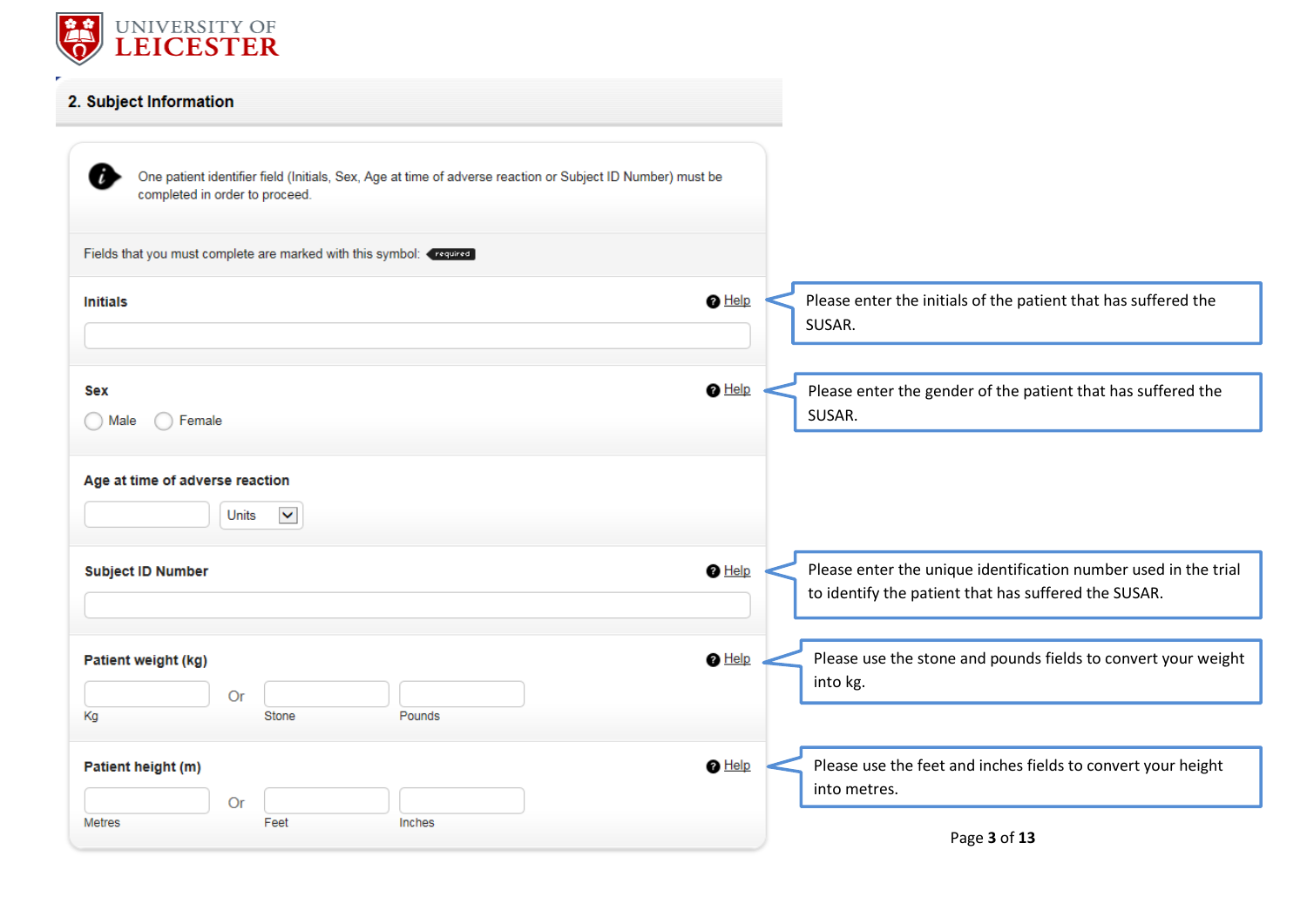

| Please enter details of any prior diseases the patient has suffered that are not being treated by the study<br>medication.              |                                                                                                                                                                                       |
|-----------------------------------------------------------------------------------------------------------------------------------------|---------------------------------------------------------------------------------------------------------------------------------------------------------------------------------------|
| $\bigcirc$ Help<br><b>Disease</b> required                                                                                              | This field is a predictive entry lookup against the MedDRA<br>dictionary. Enter the first 3 characters then select a MedDRA<br>term that matches the disease suffered by the patient. |
| <b>Start date</b><br>$\Box$<br>$\checkmark$<br>$\checkmark$<br>YYYY<br>$\blacktriangledown$<br>DD<br><b>MMM</b><br>Year<br>Month<br>Day |                                                                                                                                                                                       |
| <b>End date</b><br>$\blacktriangledown$<br>$\Box$<br>$\checkmark$<br>$\checkmark$<br>YYYY<br>DD<br><b>MMM</b><br>Month<br>Year<br>Day   |                                                                                                                                                                                       |
| <b>Continuing</b> required<br>Unknown<br>Yes<br>No.                                                                                     |                                                                                                                                                                                       |
| Add another disease                                                                                                                     |                                                                                                                                                                                       |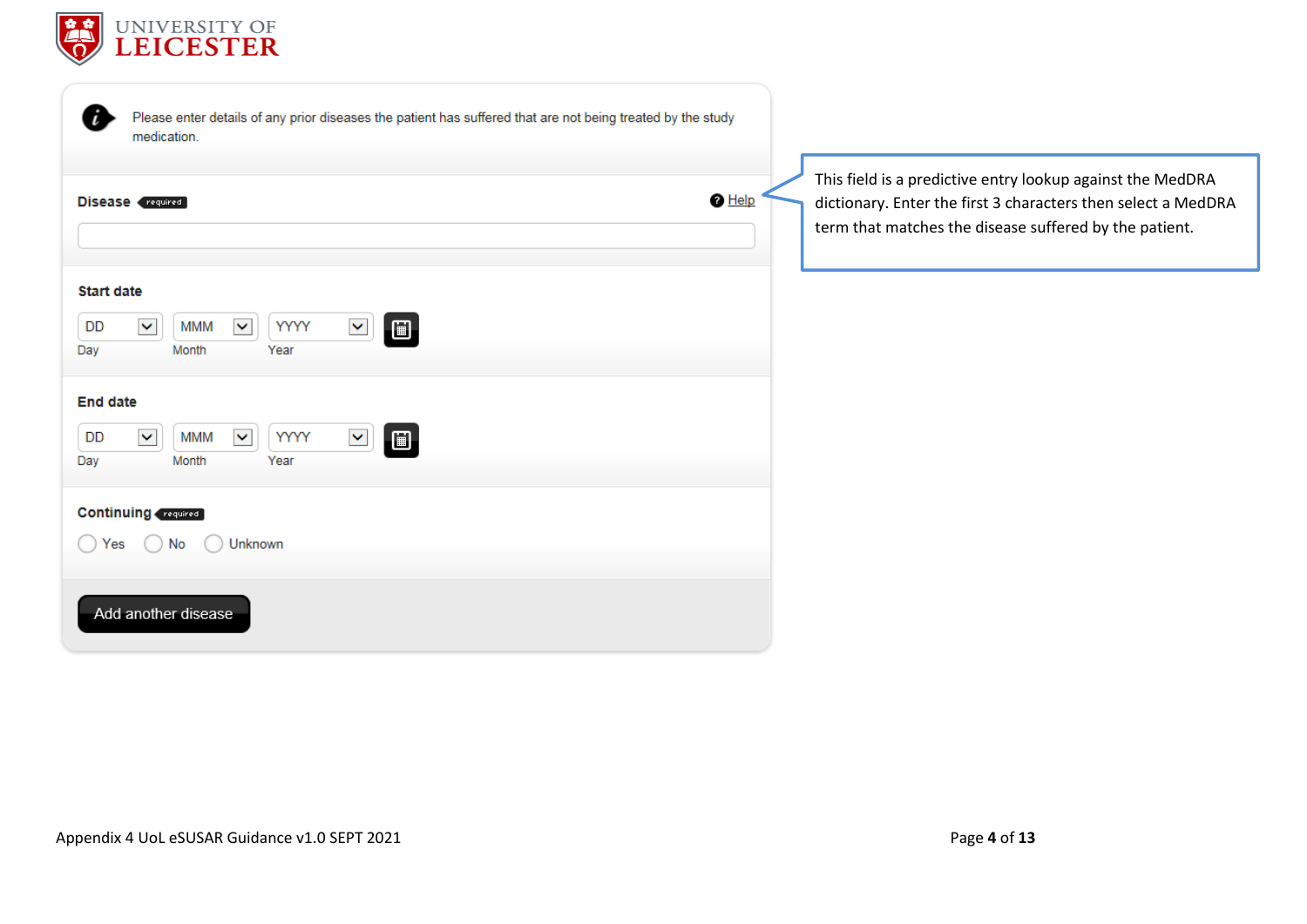

| <b>Start date</b><br><b>YYYY</b><br>MMM<br>DD<br>×<br>囼<br>◡<br>$\checkmark$<br>Month<br>Year<br>Day<br><b>End date</b><br>MMM<br>YYYY<br>DD |
|----------------------------------------------------------------------------------------------------------------------------------------------|
|                                                                                                                                              |
| ▣<br>×<br>v<br>$\checkmark$                                                                                                                  |

This field is a predictive entry lookup against the MHRA's drug dictionary. Enter the first 3 characters then select the drug name from the list provided. If no match is found, enter the full drug name in the text field.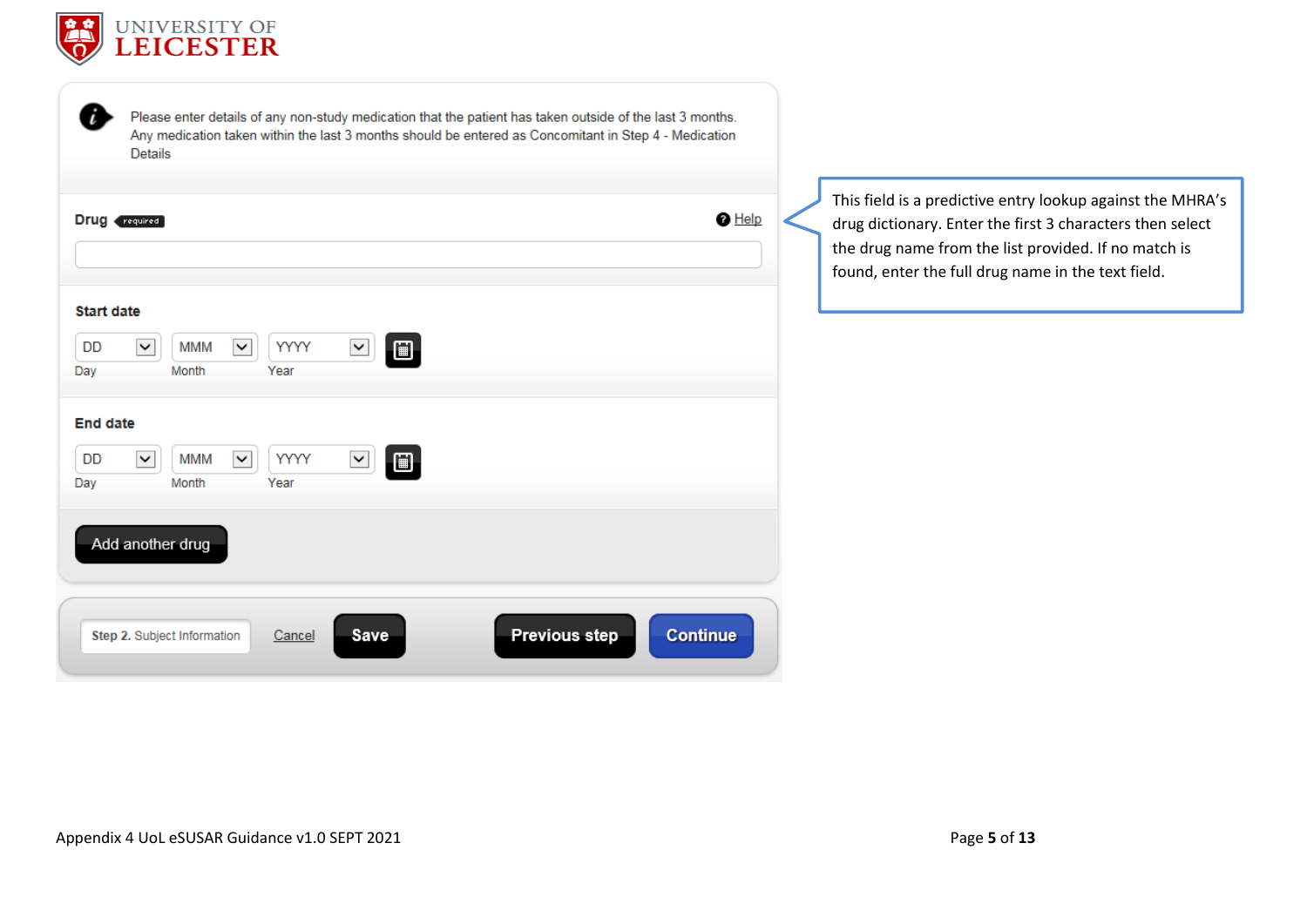

## 3. Reaction Details

| Fields that you must complete are marked with this symbol: <<<<<served                                                                                                                          |                                                                                                                                                                            |
|-------------------------------------------------------------------------------------------------------------------------------------------------------------------------------------------------|----------------------------------------------------------------------------------------------------------------------------------------------------------------------------|
| Date sponsor was made aware of the SUSAR Trequired<br>$\blacktriangledown$<br><b>MMM</b><br>$\checkmark$<br>YYYY<br><b>DD</b><br>$\blacktriangledown$<br>$\blacksquare$<br>Year<br>Month<br>Day |                                                                                                                                                                            |
| <b>Country of Origin (required)</b><br>$\blacktriangledown$<br>Please Choose                                                                                                                    | $\bigcirc$ Help<br>Please select the country the SUSAR occurred in.                                                                                                        |
| <b>Narrative</b>                                                                                                                                                                                | Please provide a narrative of the reactions, together with<br>$\bigcirc$ Help<br>any other information relevant to the SUSAR report, in no<br>more than 20,000 characters. |
|                                                                                                                                                                                                 | 20000 characters remaining                                                                                                                                                 |
| Seriousness (required)<br>Death<br>Life threatening<br>Hospitalisation<br>Disabling<br>Congenital anomali                                                                                       |                                                                                                                                                                            |
| Other                                                                                                                                                                                           | Page 6 of 13                                                                                                                                                               |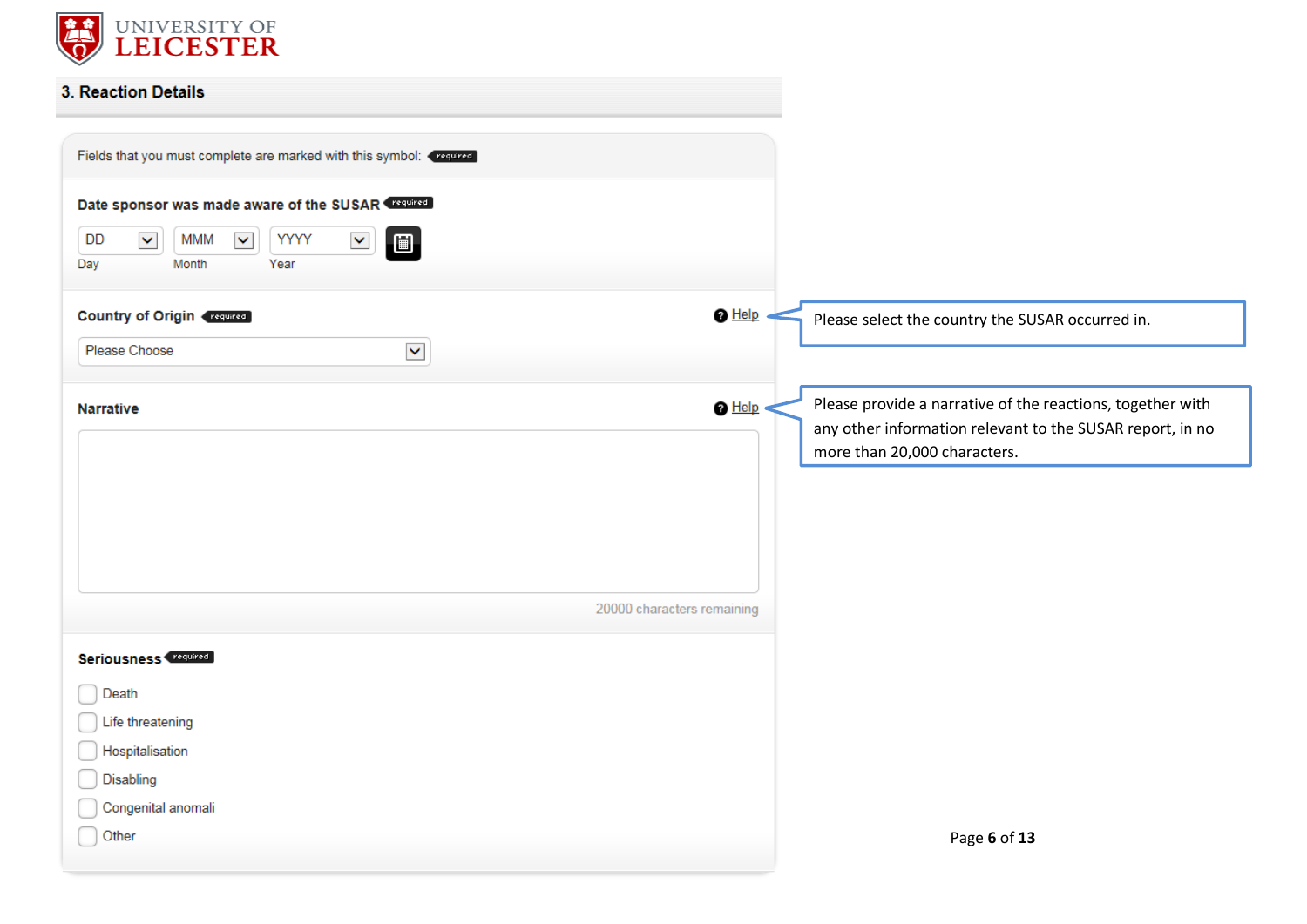

| Please enter details of the reactions suffered by the patient.                                                                                                         |                                                   |
|------------------------------------------------------------------------------------------------------------------------------------------------------------------------|---------------------------------------------------|
| $\bigcirc$ Help<br><b>Reaction</b> required                                                                                                                            | $\mathsf{I}$<br>N<br>S<br>$\overline{\mathsf{s}}$ |
| <b>Reaction Outcome Created</b><br>Recovered<br>Recovering<br>Not Recovered<br>Recovered with sequelae<br>Fatal<br>Unknown                                             |                                                   |
| <b>Start date</b><br><b>MMM</b><br><b>YYYY</b><br>DD<br>$\blacktriangledown$<br>$\blacktriangledown$<br>$\blacktriangledown$<br>$\blacksquare$<br>Year<br>Month<br>Day |                                                   |
| <b>End date</b><br><b>MMM</b><br><b>YYYY</b><br>DD<br>$\blacktriangledown$<br>$\blacktriangledown$<br>×<br>圃<br>Month<br>Year<br>Day                                   |                                                   |
| Add another suspect reaction                                                                                                                                           |                                                   |

This field is a predictive entry lookup against the MedDRA dictionary. Enter the first 3 characters then select a MedDRA team that matches the reaction suffered by the patient.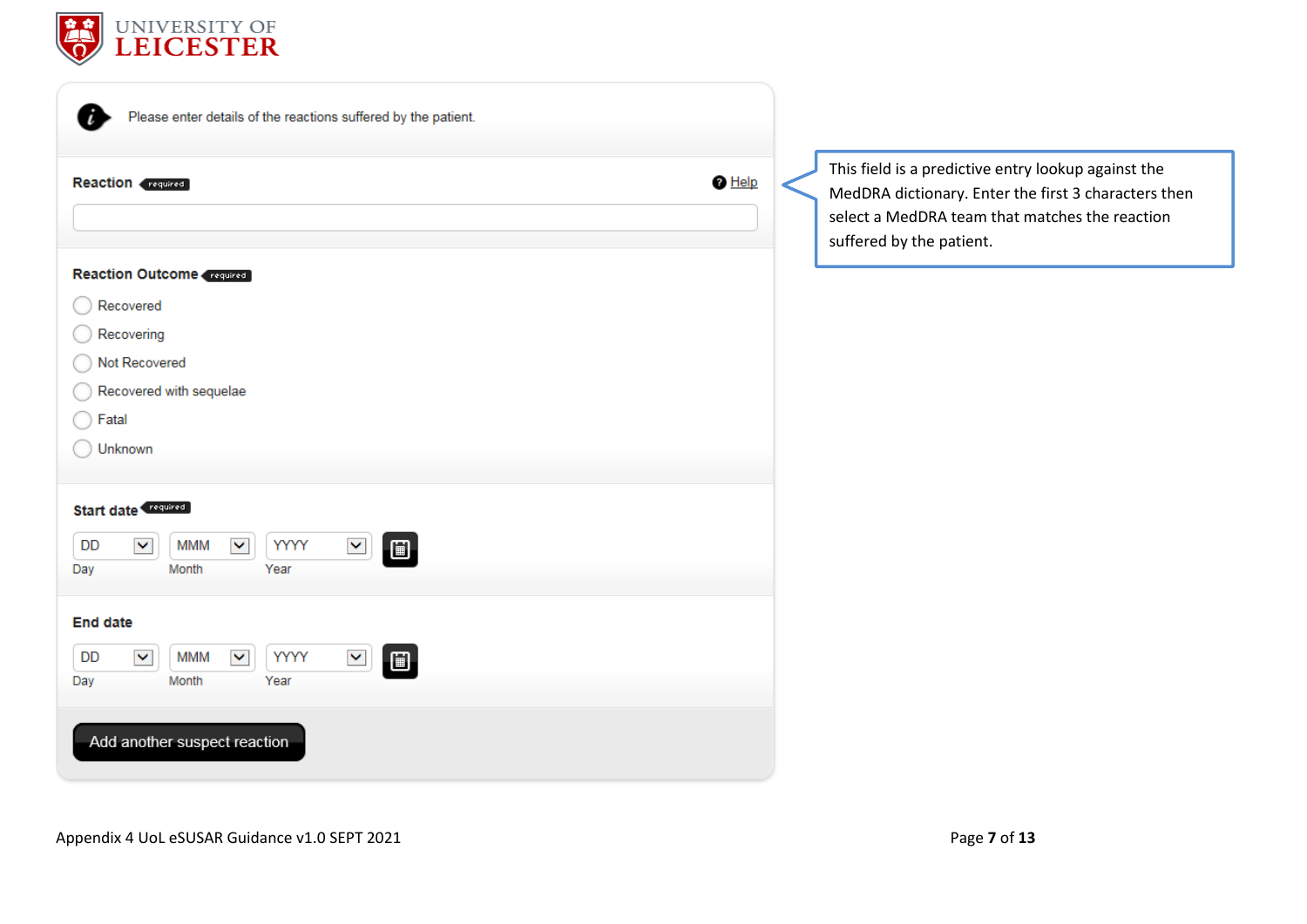

| Please enter details of any medical tests undertaken on the patient that are relevant to the SUSAR report.                        |                                                                                                                                                                                         |
|-----------------------------------------------------------------------------------------------------------------------------------|-----------------------------------------------------------------------------------------------------------------------------------------------------------------------------------------|
| Test (required)                                                                                                                   | This field is a predictive entry lookup against the MedDRA<br>$\bigcirc$ Help<br>dictionary. Enter the first 3 characters then select a MedDRA<br>term that matches the test conducted. |
| <b>Result</b> required                                                                                                            | Please enter the test result. This field is restricted to 50<br>$\bigcirc$ Help<br>characters; any additional information should be included in<br>the narrative.                       |
| Unit                                                                                                                              | $\bigcirc$ Help<br>Please enter the result unit. Where no unit is appropriate, this<br>field may be left blank.                                                                         |
| <b>Test date</b><br>$\checkmark$<br>$\checkmark$<br><b>MMM</b><br>YYYY<br>DD<br>$\blacktriangledown$<br>圖<br>Month<br>Year<br>Day |                                                                                                                                                                                         |
| Add another test                                                                                                                  |                                                                                                                                                                                         |
| <b>Previous step</b><br><b>Step 3. Reaction Details</b><br>Save<br>Cancel                                                         | <b>Continue</b>                                                                                                                                                                         |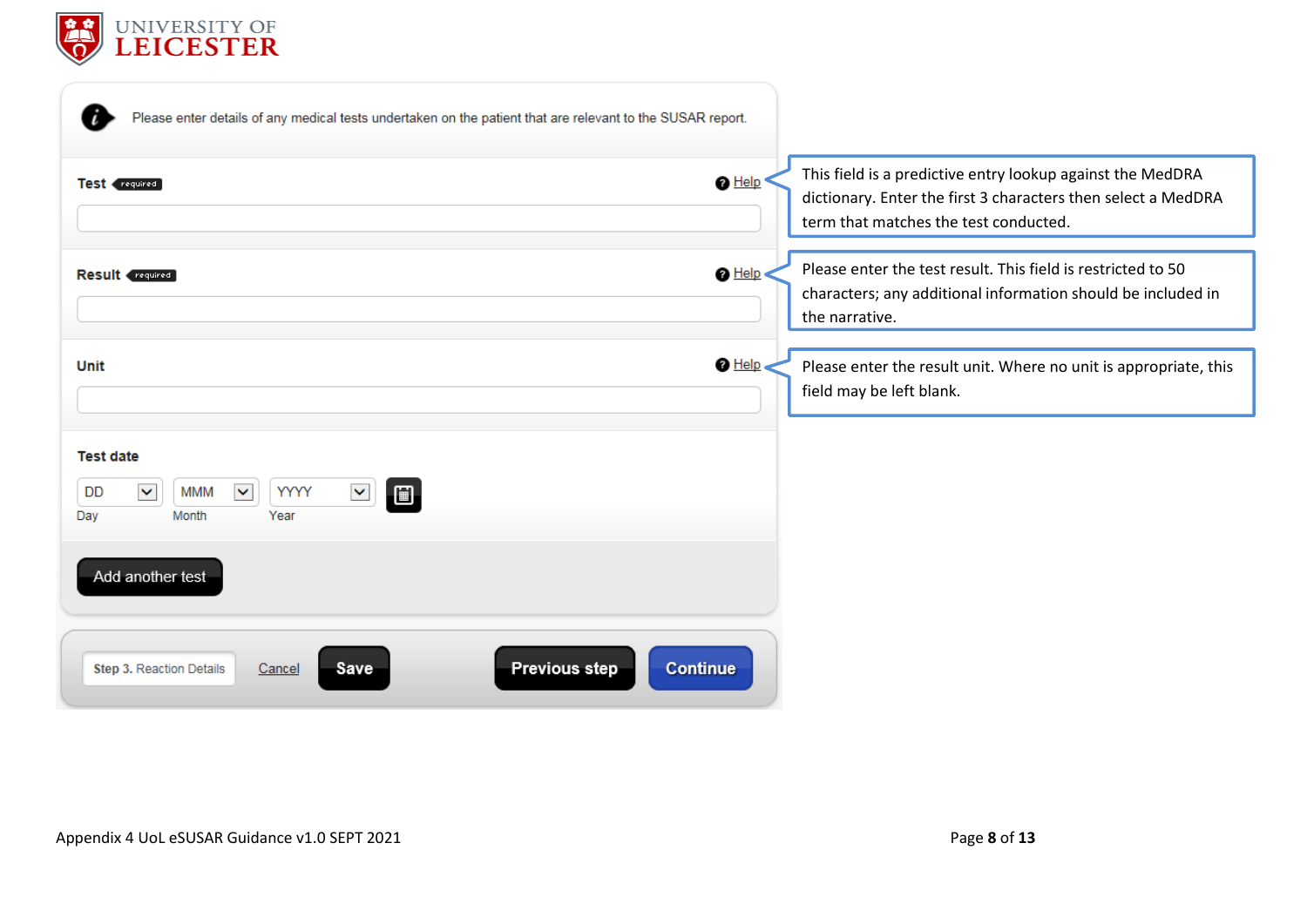

## 4. Medication Details

| name.                                                                                            | Please enter details of all medication the trial subject has taken in the last 3 months, including non-study<br>medication. Each medicine should be characterised as either 'Suspect' or 'Concomitant'.<br>Note regarding Drug Name entry: A dictionary of drug terms and codes is associated with the eSUSAR<br>reporting form. This is regularly updated with new terms that have been submitted to the MHRA in CTA<br>applications. The term entered into the Drug Name field will be matched against the drug dictionary in real<br>time. When no match is found, the user will be prompted to check and re-enter the term. When no match<br>is found for a second time, the user will be permitted to continue and submit the report with an unmatched |                                                                                                                                                                                                             |
|--------------------------------------------------------------------------------------------------|-------------------------------------------------------------------------------------------------------------------------------------------------------------------------------------------------------------------------------------------------------------------------------------------------------------------------------------------------------------------------------------------------------------------------------------------------------------------------------------------------------------------------------------------------------------------------------------------------------------------------------------------------------------------------------------------------------------------------------------------------------------|-------------------------------------------------------------------------------------------------------------------------------------------------------------------------------------------------------------|
| Fields that you must complete are marked with this symbol: required<br><b>Drug Name</b> required |                                                                                                                                                                                                                                                                                                                                                                                                                                                                                                                                                                                                                                                                                                                                                             | Enter the drug substance term or code in the same format as in<br>$\bigcirc$ Help<br>the CTA application. If the term or code matches a record in the                                                       |
| Drug Characterisation (required)                                                                 |                                                                                                                                                                                                                                                                                                                                                                                                                                                                                                                                                                                                                                                                                                                                                             | MHRA dictionary the form will update to reflect this. Where<br>possible please try to find a matching drug substance.<br>$\bigcirc$ Help<br>Select Suspect if the drug is the suspected cause of the SUSAR. |
| Please Choose                                                                                    | $\blacktriangledown$                                                                                                                                                                                                                                                                                                                                                                                                                                                                                                                                                                                                                                                                                                                                        |                                                                                                                                                                                                             |
| <b>Drug Dosage required</b><br><b>Units</b>                                                      | $\blacktriangledown$                                                                                                                                                                                                                                                                                                                                                                                                                                                                                                                                                                                                                                                                                                                                        | $\bigcirc$ Help<br>Enter the dosage given to the patient.                                                                                                                                                   |
| <b>Drug Dosage Interval required</b><br>Units                                                    | $\blacktriangledown$                                                                                                                                                                                                                                                                                                                                                                                                                                                                                                                                                                                                                                                                                                                                        | $\bigcirc$ Help<br>Enter how often the dose is, or was, administered.                                                                                                                                       |
| <b>Form</b> <i>required</i>                                                                      |                                                                                                                                                                                                                                                                                                                                                                                                                                                                                                                                                                                                                                                                                                                                                             |                                                                                                                                                                                                             |
| Please Choose                                                                                    | v                                                                                                                                                                                                                                                                                                                                                                                                                                                                                                                                                                                                                                                                                                                                                           | Page 9 of 13                                                                                                                                                                                                |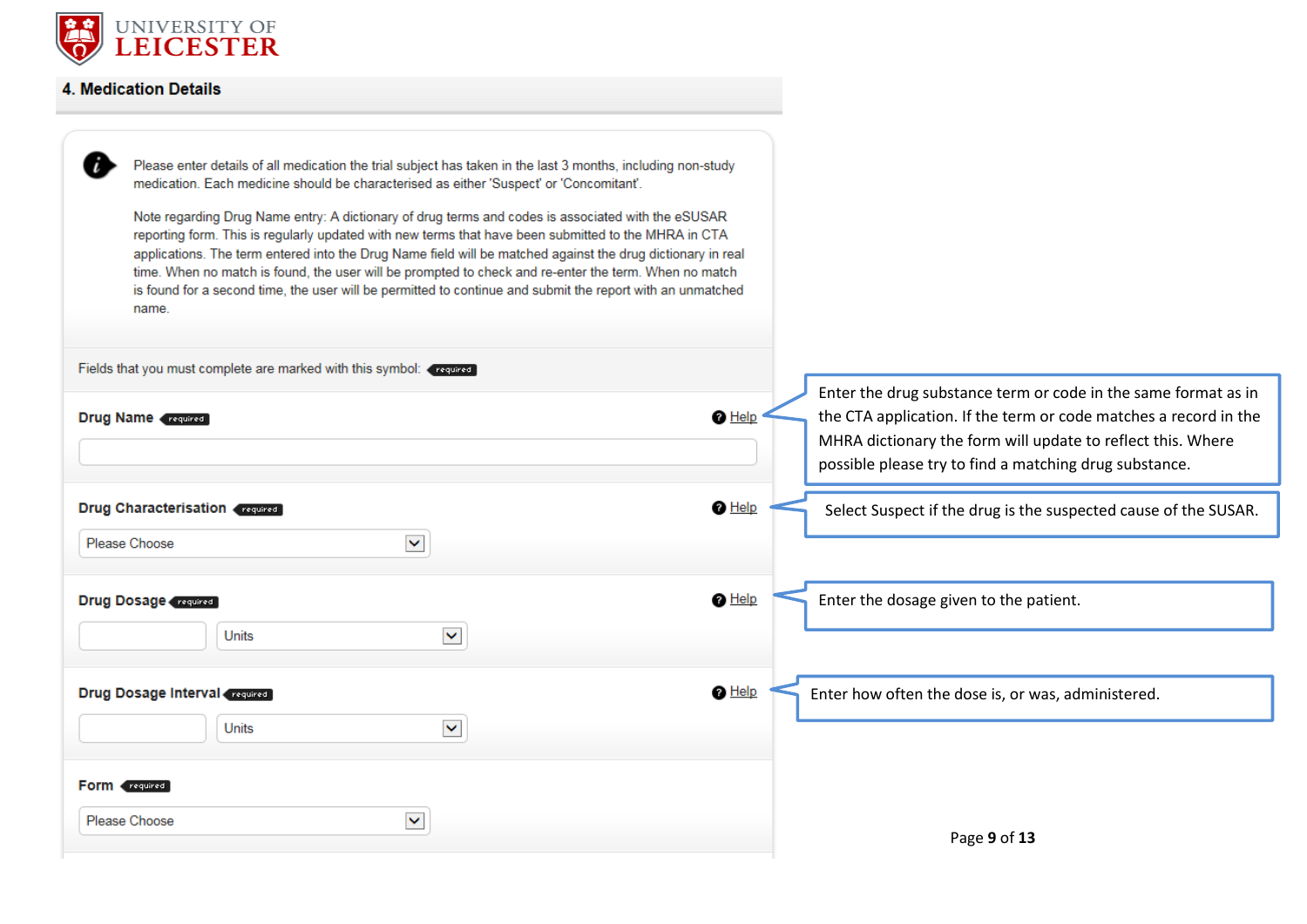

| <b>Route of Administration Crequired</b>                                                                                 | $\bigcirc$ Help<br>Select the route through which drug is, or was, administered.                                                                                                                                                |
|--------------------------------------------------------------------------------------------------------------------------|---------------------------------------------------------------------------------------------------------------------------------------------------------------------------------------------------------------------------------|
| $\blacktriangledown$<br>Please Choose                                                                                    |                                                                                                                                                                                                                                 |
| Indication (required)                                                                                                    | This field is a predictive entry lookup against the MedDRA<br>$\bigcirc$ Help<br>dictionary. Enter the first 3 characters then select a MedDRA<br>term that matches the Indication the drug is, or was, being<br>used to treat. |
| <b>Start date</b>                                                                                                        |                                                                                                                                                                                                                                 |
| $\blacktriangledown$<br>YYYY<br>$\blacktriangledown$<br><b>MMM</b><br>$\blacktriangledown$<br>DD<br>Month<br>Year<br>Day |                                                                                                                                                                                                                                 |
| <b>End date</b>                                                                                                          |                                                                                                                                                                                                                                 |
| $\checkmark$<br>$\blacktriangledown$<br>YYYY<br><b>MMM</b><br>$\blacktriangledown$<br><b>DD</b><br>Month<br>Year<br>Day  |                                                                                                                                                                                                                                 |
| <b>Action Taken (required)</b>                                                                                           | $\bigcirc$ Help<br>Select which action has been taken, regarding the drug,                                                                                                                                                      |
| $\blacktriangledown$<br>Please Choose                                                                                    | following the reaction.                                                                                                                                                                                                         |
| Add another drug                                                                                                         |                                                                                                                                                                                                                                 |
| <b>Previous step</b><br><b>Save</b><br>Step 4. Medication Details<br>Cancel                                              | Continue                                                                                                                                                                                                                        |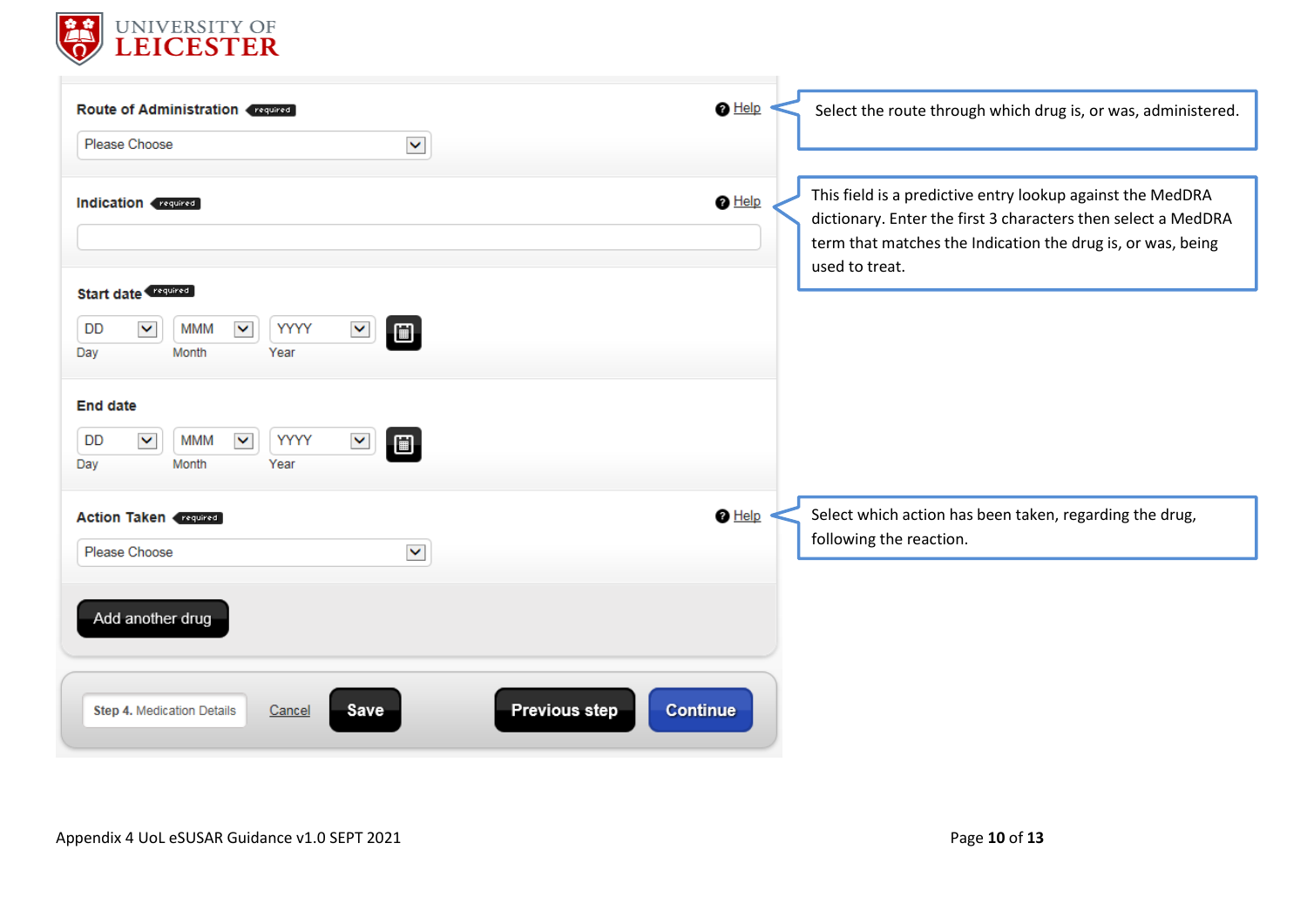

## **5. Causality Assessment**

|                                               | For each of the drug and reaction combinations below, please indicate your assessment of causality.<br>You must indicate reasonable possibility for at least one drug combination. |                                         |
|-----------------------------------------------|------------------------------------------------------------------------------------------------------------------------------------------------------------------------------------|-----------------------------------------|
| <b>Drug/Reaction</b>                          | <b>Assessment by sponsor</b>                                                                                                                                                       | <b>Assessment by investigator</b>       |
| <b>Step 5. Causality Assessment</b><br>Cancel | Save                                                                                                                                                                               | <b>Previous step</b><br><b>Continue</b> |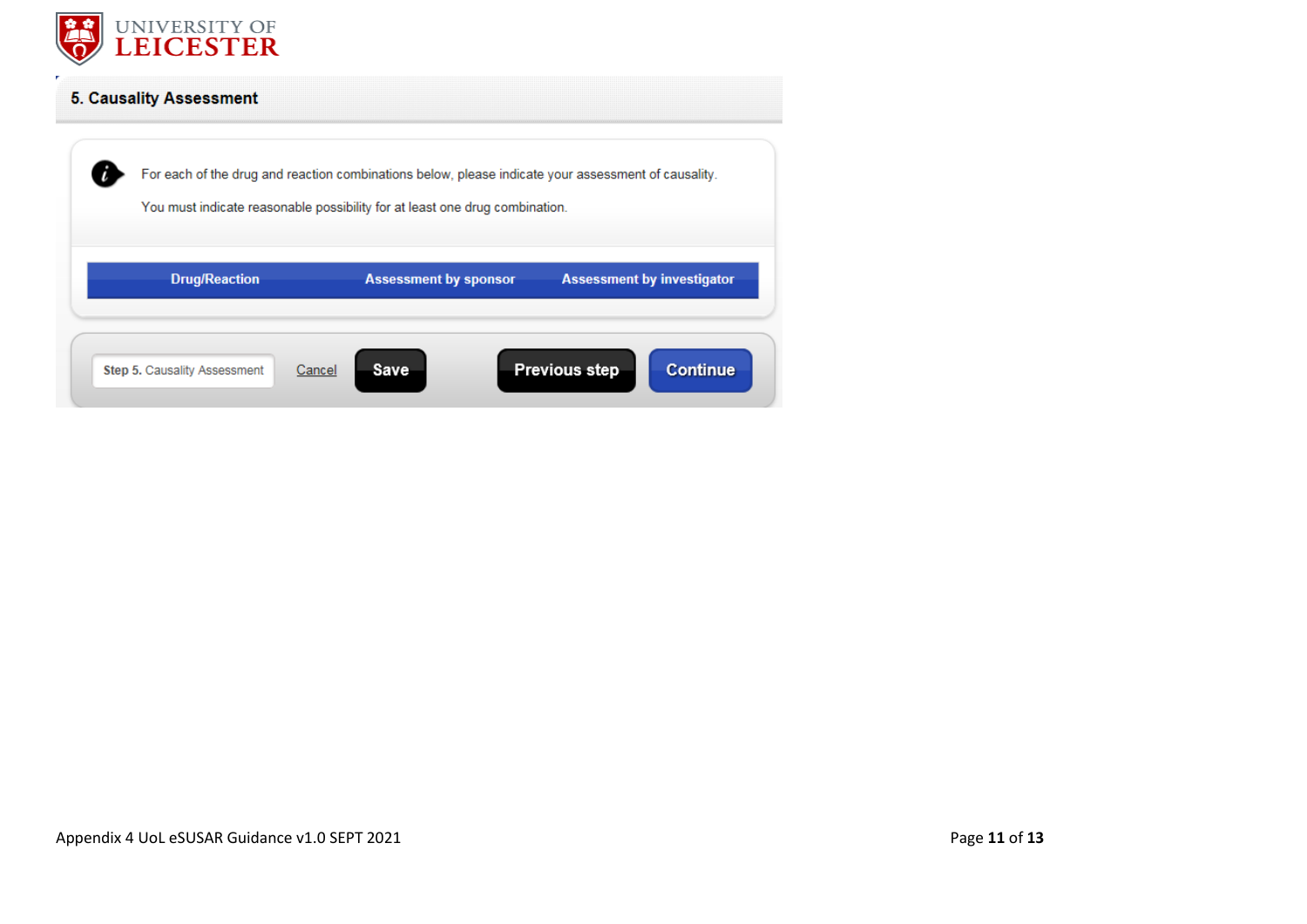

#### 6. Overview



This page shows a summary of the SUSAR report prior to submission. Please check and ensure that all information is correct. Changes can be made at this stage by clicking on the link for the appropriate section.

If all the information is correct, click on the 'Submit Report' button at the bottom of the page to submit the report to the MHRA. Alternatively, the report can be saved for editing and/or submission at a later date by clicking on the 'Save' button.

 $i$  You may print the report summary now to check it, then you will need to submit it later.

1. Trial Information

Edit

**1** This stage has not yet been completed.